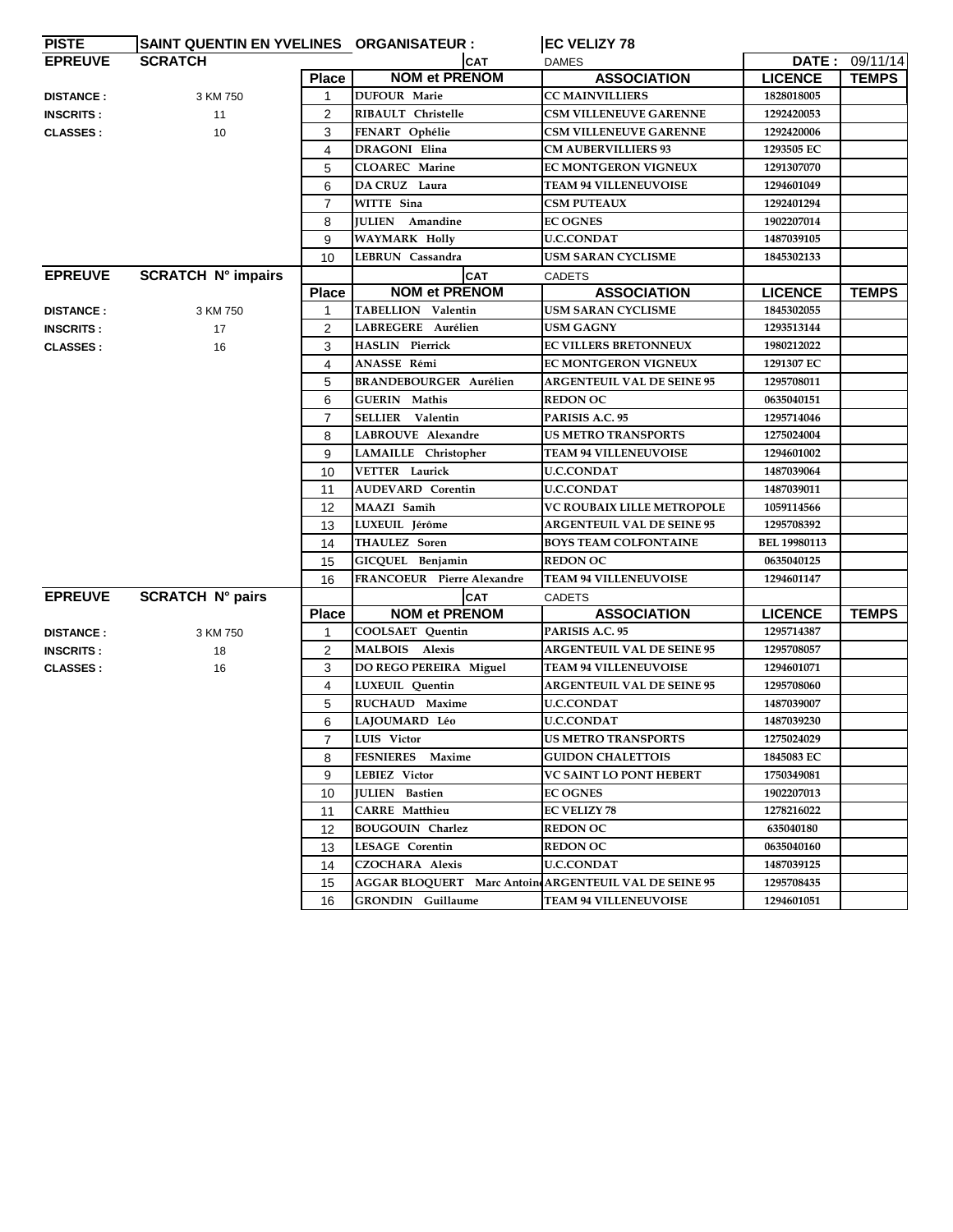| <b>EPREUVE</b>   | <b>SCRATCH N° impairs</b> |                  | <b>CAT</b>                | PASS CYCLISME                     |                |              |
|------------------|---------------------------|------------------|---------------------------|-----------------------------------|----------------|--------------|
|                  |                           | <b>Place</b>     | <b>NOM et PRENOM</b>      | <b>ASSOCIATION</b>                | <b>LICENCE</b> | <b>TEMPS</b> |
| <b>DISTANCE:</b> | 5 KM                      | 1                | <b>ANDERSON</b> Dominique | <b>EC VELIZY 78</b>               | 1278216073     |              |
| <b>INSCRITS:</b> | 15                        | $\overline{c}$   | <b>BONNEAU</b> Eric       | <b>EC VELIZY 78</b>               | 1278216037     |              |
| <b>CLASSES:</b>  | 14                        | 3                | <b>CHENAL</b> Jean Marc   | <b>US THIERVILLE</b>              | 1555071191     |              |
|                  |                           | 4                | MENARD Frédéric           | <b>US POIGNY RAMBOUILLET</b>      | 1278233029     |              |
|                  |                           | 5                | <b>THERY</b><br>Sébastien | ST DENIS HOTEL CYCLISME           | 1845278027     |              |
|                  |                           | 6                | MARTIGNOLE Eric           | PARIS CYCLISTE OLYMPIQUE          | 1275016064     |              |
|                  |                           | 7                | <b>FORLER Thierry</b>     | <b>AV THIAIS</b>                  | 1294627042     |              |
|                  |                           | 8                | PREVOST Renald            | PARIS CYCLISTE OLYMPIQUE          | 1275016217     |              |
|                  |                           | 9                | ROSARIO William           | <b>ARGENTEUIL VAL DE SEINE 95</b> | 1295708198     |              |
|                  |                           | 10               | LEFRANCOIS Guillaume      | <b>CC SACLAY</b>                  | 1291324007     |              |
|                  |                           | 11               | <b>MAITRE</b> Fabrice     | <b>TEAM SPORT AMITIE 91</b>       | 1291342005     |              |
|                  |                           | 12               | <b>SOULAINE</b> Geoffroy  | <b>EC VELIZY 78</b>               | 1278216019     |              |
|                  |                           | 13               | COLLET Jean-Michel        | <b>VC VETERANS PARISIENS</b>      | 1294610074     |              |
|                  |                           | 14               | <b>CSUKA Olivier</b>      | <b>CSM PUTEAUX</b>                | 1292401117     |              |
| <b>EPREUVE</b>   | <b>SCRATCH N° pairs</b>   |                  | <b>CAT</b>                | PASS CYCLISME                     |                |              |
|                  |                           | <b>Place</b>     | <b>NOM et PRENOM</b>      | <b>ASSOCIATION</b>                | <b>LICENCE</b> | <b>TEMPS</b> |
| <b>DISTANCE:</b> | 5 KM                      | 1                | PEUVRIER Olivier          | <b>EC VELIZY 78</b>               | 1278216015     |              |
| <b>INSCRITS:</b> | 16                        | 2                | LIGER Laurent             | <b>ES STAINS</b>                  | 1293533010     |              |
| <b>CLASSES:</b>  | 13                        | 3                | <b>VERNET Philippe</b>    | <b>US BOIS SAINT-DENIS</b>        | 1293532015     |              |
|                  |                           | 4                | VANVYNCKT Michel          | <b>EC MONTGERON VIGNEUX</b>       | 1291307289     |              |
|                  |                           | 5                | COLLAS Sylvain            | <b>US POIGNY RAMBOUILLET</b>      | 1278233016     |              |
|                  |                           | 6                | <b>BLANCA</b> Vincent     | PARIS CYCLISTE OLYMPIQUE          | 1275016086     |              |
|                  |                           | $\overline{7}$   | LAUR Christophe           | <b>VC ETAMPES</b>                 | 1291311181     |              |
|                  |                           | 8                | MARTTALA Carl             | <b>VC GARENNOIS</b>               | 1292407028     |              |
|                  |                           | $\boldsymbol{9}$ | <b>BARREAU Michel</b>     | <b>EC VELIZY 78</b>               | 1278216002     |              |
|                  |                           | 10               | <b>OUVRARD</b> Arthur     | PARIS CYCLISTE OLYMPIQUE          | 1275016100     |              |
|                  |                           | 11               | <b>BAILLEUX Pierre</b>    | <b>VCU HALLUINOISE</b>            | 1059059034     |              |
|                  |                           | 12               | <b>COINTEAUX Mickael</b>  | <b>CERCLE GAMBETTA ORLEANS</b>    | 1845303125     |              |
|                  |                           | 13               | DUJARRIER Yann            | <b>EC VELIZY 78</b>               | 1278216044     |              |
| <b>EPREUVE</b>   | <b>SCRATCH N° impairs</b> |                  | <b>CAT</b>                | SENIORS 123J                      |                |              |
|                  |                           | <b>Place</b>     | <b>NOM et PRENOM</b>      | <b>ASSOCIATION</b>                | <b>LICENCE</b> | <b>TEMPS</b> |
| <b>DISTANCE:</b> | 7 KM 500                  | 1                | DURUY Olivier             | <b>ARGENTEUIL VAL DE SEINE 95</b> | 1295708110     |              |
| <b>INSCRITS:</b> | 23                        | $\overline{2}$   | RIEBEL Matthieu           | <b>EC MONTGERON VIGNEUX</b>       | 1291307112     |              |
| <b>CLASSES:</b>  | 21                        | 3                | <b>MAITRE</b> Cyril       | <b>TEAM PELTRAX - CSD</b>         | 1277115044     |              |
|                  |                           | 4                | MILLASSEAU Guilaume       | <b>ARGENTEUIL VAL DE SEINE 95</b> | 1295708085     |              |
|                  |                           | 5                | LANDERNEAU Melvin         | <b>TEAM 94 VILLENEUVOISE</b>      | 1294601066     |              |
|                  |                           | 6                | <b>CLERE</b> Emilien      | <b>GUIDON CHALETTOIS</b>          | 1845083174     |              |
|                  |                           | 7                | LEBLOND Victor            | <b>AS CORBEIL ESSONNES</b>        | 1291302335     |              |
|                  |                           | 8                | SAILLARD Cyrille          | <b>EC ARMEE DE TERRE</b>          | 1278218006     |              |
|                  |                           | 9                | LEPAIN Sébastien          | <b>VC GARENNOIS</b>               | 1292407025     |              |
|                  |                           | 10               | <b>LEGON Louis</b>        | PEDALE MADELEINOISE 59            | 1059074028     |              |
|                  |                           | 11               | GOYAUD Stéphane           | <b>EC ORVAL ST AMAND</b>          | 1818347010     |              |
|                  |                           | 12               | DAUPHIN Mathieu           | <b>VC PHITHIVIERS</b>             | 1845079137     |              |
|                  |                           | 13               | THOMAS Philippe           | <b>CSM PUTEAUX</b>                | 1292401061     |              |
|                  |                           | 14               | <b>DERNE</b> Florian      | <b>VELO GRIFFON MEYZIEU</b>       | 2469046119     |              |
|                  |                           | 15               | MACHADO Jonathan          | PARIS CYCLISTE OLYMPIQUE          | 1275016003     |              |
|                  |                           | 16               | <b>HOUSSIN</b><br>Clément | <b>REDON OC</b>                   | 0635040199     |              |
|                  |                           | 17               | TAHIR Zinedine            | <b>LES BLEUS DE FRANCE</b>        | 1292402023     |              |
|                  |                           | 18               | <b>DOHMERS</b> Torkel     | PARIS CYCLISTE OLYMPIQUE          | 1275016057     |              |
|                  |                           | 19               | <b>BOULESTEIX Ludwig</b>  | <b>U.C. BRIVISTE</b>              | 1419011012     |              |
|                  |                           | 20               | <b>COPPONI Thomas</b>     | VC SAINT ANTOINE/GAVOTTE          | 2113164267     |              |
|                  |                           | 21               | MATHIEU Thibaut           | <b>U.C.CONDAT</b>                 | 1487039277     |              |
|                  |                           |                  |                           |                                   |                |              |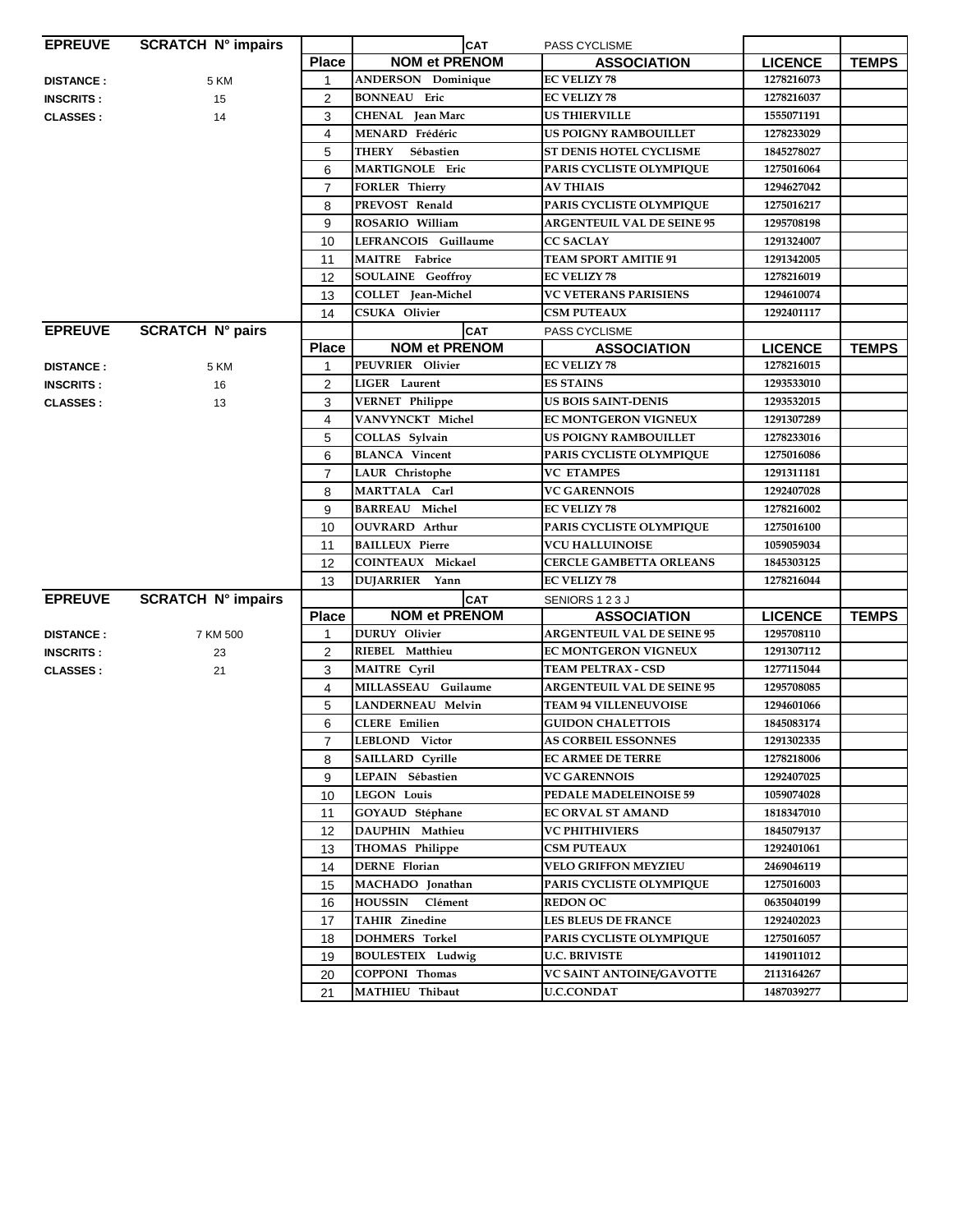| <b>EPREUVE</b>   | <b>SCRATCH N° pairs</b>   |                | <b>CAT</b>                                            | SENIORS 123J                      |                     |               |
|------------------|---------------------------|----------------|-------------------------------------------------------|-----------------------------------|---------------------|---------------|
|                  |                           | <b>Place</b>   | <b>NOM et PRENOM</b>                                  | <b>ASSOCIATION</b>                | <b>LICENCE</b>      | <b>TEMPS</b>  |
| <b>DISTANCE:</b> | 7 KM 500                  | 1              | <b>GAREL</b> Adrien                                   | <b>CC NOGENT/OISE</b>             | 1960037026          |               |
| <b>INSCRITS:</b> | 21                        | $\overline{c}$ | <b>MAITRE Florian</b>                                 | <b>VC AMATEUR ST QUENTIN</b>      | 1902199021          |               |
| <b>CLASSES:</b>  | 18                        | 3              | <b>GAMEZ</b> Christopher                              | OLYMPIQUE C.V.O.                  | 1295712132          |               |
|                  |                           | 4              | <b>DO REGO Fabio</b>                                  | <b>AS CORBEIL ESSONNES</b>        | 1291302036          |               |
|                  |                           | 5              | <b>GIRARDIN Vincent</b>                               | <b>AS CORBEIL ESSONNES</b>        | 1291302274          |               |
|                  |                           | 6              | <b>DRAGONI</b> Vincent                                | <b>US CRETEIL</b>                 | 1294604 EC          |               |
|                  |                           | $\overline{7}$ | CONORD Charlie                                        | <b>S.C.OLYMPIQUE DE DIJON</b>     | 0521085326          |               |
|                  |                           | 8              | <b>BACON Thomas</b>                                   | <b>VCA DU BOURGET</b>             | 1293510033          |               |
|                  |                           | 9              | SHAHMAEI Nathanael                                    | PARIS CYCLISTE OLYMPIQUE          | 1275016048          |               |
|                  |                           |                |                                                       | <b>U.V.LIMOUSINE</b>              |                     |               |
|                  |                           | 10             | <b>BUISSON</b> Corentin                               |                                   | 1487006131          |               |
|                  |                           | 11             | <b>DUCHESNE Mickaël</b>                               | <b>US CRETEIL</b>                 | 1294604085          |               |
|                  |                           | 12             | <b>DECOUARD</b> Victor                                | <b>VC GARENNOIS</b>               | 1292407024          |               |
|                  |                           | 13             | LAMOTTE Anthony                                       | <b>CSM PUTEAUX</b>                | 1292401013          |               |
|                  |                           | 14             | <b>CHAUFER Martin</b>                                 | <b>US THIERVILLE</b>              | 1555071106          |               |
|                  |                           | 15             | GIL Benjamin                                          | <b>BOURGES ESPOIR CYCLISTE 18</b> | 1818330135          |               |
|                  |                           | 16             | <b>SANTERRE</b> Cyrille                               | EC MONTMARAULT MONTLUCON          | 0403127135          | <b>CHUTE</b>  |
|                  |                           | 17             | CHALEL Yacine                                         | OLYMPIQUE C.V.O.                  | 1295712019          | <b>CHUTE</b>  |
|                  |                           | 18             | VIGIER Sébastien                                      | <b>EC MONTGERON VIGNEUX</b>       | 1291307049          | <b>CHUTE</b>  |
| <b>EPREUVE</b>   | <b>COURSE AUX POINTS</b>  |                | <b>CAT</b>                                            | <b>DAMES</b>                      |                     |               |
|                  |                           | <b>Place</b>   | <b>NOM et PRENOM</b>                                  | <b>ASSOCIATION</b>                | <b>LICENCE</b>      | <b>Points</b> |
| <b>DISTANCE:</b> | 6 KM                      | 1              | FENART Ophélie                                        | <b>CSM VILLENEUVE GARENNE</b>     | 1292420006          | 11 Pts        |
| <b>INSCRITS:</b> | 11                        | $\overline{2}$ | <b>DUFOUR Marie</b>                                   | <b>CC MAINVILLIERS</b>            | 1828018005          | 8 Pts         |
| <b>CLASSES:</b>  | 10                        | 3              | WITTE Sina                                            | <b>CSM PUTEAUX</b>                | 1292401294          | 6 Pts         |
|                  |                           | 4              | RIBAULT Christelle                                    | <b>CSM VILLENEUVE GARENNE</b>     | 1292420053          | 6 Pts         |
|                  |                           | 5              | DA CRUZ Laura                                         | <b>TEAM 94 VILLENEUVOISE</b>      | 1294601049          | 2 Pts         |
|                  |                           | 6              | <b>CLOAREC</b> Marine                                 | <b>EC MONTGERON VIGNEUX</b>       | 1291307070          |               |
|                  |                           | $\overline{7}$ | <b>DRAGONI</b> Elina                                  | <b>CM AUBERVILLIERS 93</b>        | 1293505 EC          |               |
|                  |                           | 8              | <b>WAYMARK Holly</b>                                  | <b>U.C.CONDAT</b>                 | 1487039105          |               |
|                  |                           | 9              | LEBRUN Cassandra                                      | <b>USM SARAN CYCLISME</b>         | 1845302133          |               |
|                  |                           | 10             | <b>JULIEN</b> Amandine                                | <b>EC OGNES</b>                   | 1902207014          |               |
| <b>EPREUVE</b>   | VITESSE 1ère manche       |                | <b>CAT</b>                                            | <b>JUNIOR MASTER</b>              |                     |               |
|                  |                           | <b>Place</b>   | <b>NOM et PRENOM</b>                                  | <b>ASSOCIATION</b>                | <b>LICENCE</b>      | <b>TEMPS</b>  |
| <b>DISTANCE:</b> | 750 M                     | 1              | VIGIER Sébastien                                      | <b>EC MONTGERON VIGNEUX</b>       | 1291307049          |               |
| <b>INSCRITS:</b> | 2                         | $\overline{2}$ | DUJARRIER Yann                                        | <b>EC VELIZY 78</b>               | 1278216044          |               |
| <b>CLASSES:</b>  | $\overline{2}$            | 3              |                                                       |                                   |                     |               |
| <b>EPREUVE</b>   | VITESSE 2ème manche       |                | <b>CAT</b>                                            | <b>JUNIOR MASTER</b>              |                     |               |
|                  |                           | <b>Place</b>   | <b>NOM et PRENOM</b>                                  | <b>ASSOCIATION</b>                | <b>LICENCE</b>      | <b>TEMPS</b>  |
| <b>DISTANCE:</b> | 750 M                     | 1              | VIGIER Sébastien                                      | EC MONTGERON VIGNEUX              | 1291307049          |               |
| <b>INSCRITS:</b> | 2                         | $\overline{c}$ | DUJARRIER Yann                                        | <b>EC VELIZY 78</b>               | 1278216044          |               |
| <b>CLASSES:</b>  | $\overline{2}$            | 3              |                                                       |                                   |                     |               |
| <b>EPREUVE</b>   | <b>VITESSE Classement</b> |                | <b>CAT</b>                                            | <b>JUNIOR MASTER</b>              |                     |               |
|                  |                           | <b>Place</b>   | <b>NOM et PRENOM</b>                                  | <b>ASSOCIATION</b>                | <b>LICENCE</b>      | <b>TEMPS</b>  |
| <b>DISTANCE:</b> | 750 M                     | 1              | VIGIER Sébastien                                      | <b>EC MONTGERON VIGNEUX</b>       | 1291307049          |               |
| <b>INSCRITS:</b> |                           | 2              | DUJARRIER Yann                                        | <b>EC VELIZY 78</b>               | 1278216044          |               |
| <b>CLASSES:</b>  | 2                         | 3              |                                                       |                                   |                     |               |
| <b>EPREUVE</b>   | <b>COURSE AUX POINTS</b>  |                | <b>CAT</b>                                            | <b>CADETS</b>                     |                     |               |
|                  |                           | <b>Place</b>   | <b>NOM et PRENOM</b>                                  | <b>ASSOCIATION</b>                | <b>LICENCE</b>      | <b>Points</b> |
| <b>DISTANCE:</b> | 6 KM                      | 1              | LAMAILLE Christopher                                  | <b>TEAM 94 VILLENEUVOISE</b>      | 1294601002          | 12 Pts        |
| <b>INSCRITS:</b> | 16                        | $\overline{2}$ | <b>AUDEVARD</b> Corentin                              | <b>U.C.CONDAT</b>                 | 1487039011          | 7 Pts         |
|                  |                           | 3              | LEBIEZ Victor                                         | <b>VC SAINT LO PONT HEBERT</b>    | 1750349081          | 5 Pts         |
| <b>CLASSES:</b>  | 16                        |                | <b>THAULEZ Soren</b>                                  | <b>BOYS TEAM COLFONTAINE</b>      | <b>BEL 19980113</b> | 4 Pts         |
|                  |                           | 4              | GICQUEL Benjamin                                      | <b>REDON OC</b>                   | 0635040125          | 3 Pts         |
|                  |                           | 5              | JULIEN Bastien                                        | <b>EC OGNES</b>                   | 1902207013          | 2 Pts         |
|                  |                           | 6              | <b>VETTER Laurick</b>                                 | <b>U.C.CONDAT</b>                 |                     |               |
|                  |                           | $\overline{7}$ |                                                       |                                   | 1487039064          |               |
|                  |                           | 8              | <b>FRANCOEUR</b> Pierre Alexandre                     | <b>TEAM 94 VILLENEUVOISE</b>      | 1294601147          |               |
|                  |                           | 9              | <b>CZOCHARA Alexis</b>                                | <b>U.C.CONDAT</b>                 | 1487039125          |               |
|                  |                           | 10             | AGGAR BLOQUERT Marc Antoin ARGENTEUIL VAL DE SEINE 95 |                                   | 1295708435          |               |
|                  |                           | 11             | LUXEUIL Jérôme                                        | <b>ARGENTEUIL VAL DE SEINE 95</b> | 1295708392          |               |
|                  |                           | 12             | MAAZI Samîh                                           | VC ROUBAIX LILLE METROPOLE        | 1059114566          |               |
|                  |                           | 13             | <b>LESAGE Corentin</b>                                | <b>REDON OC</b>                   | 0635040160          |               |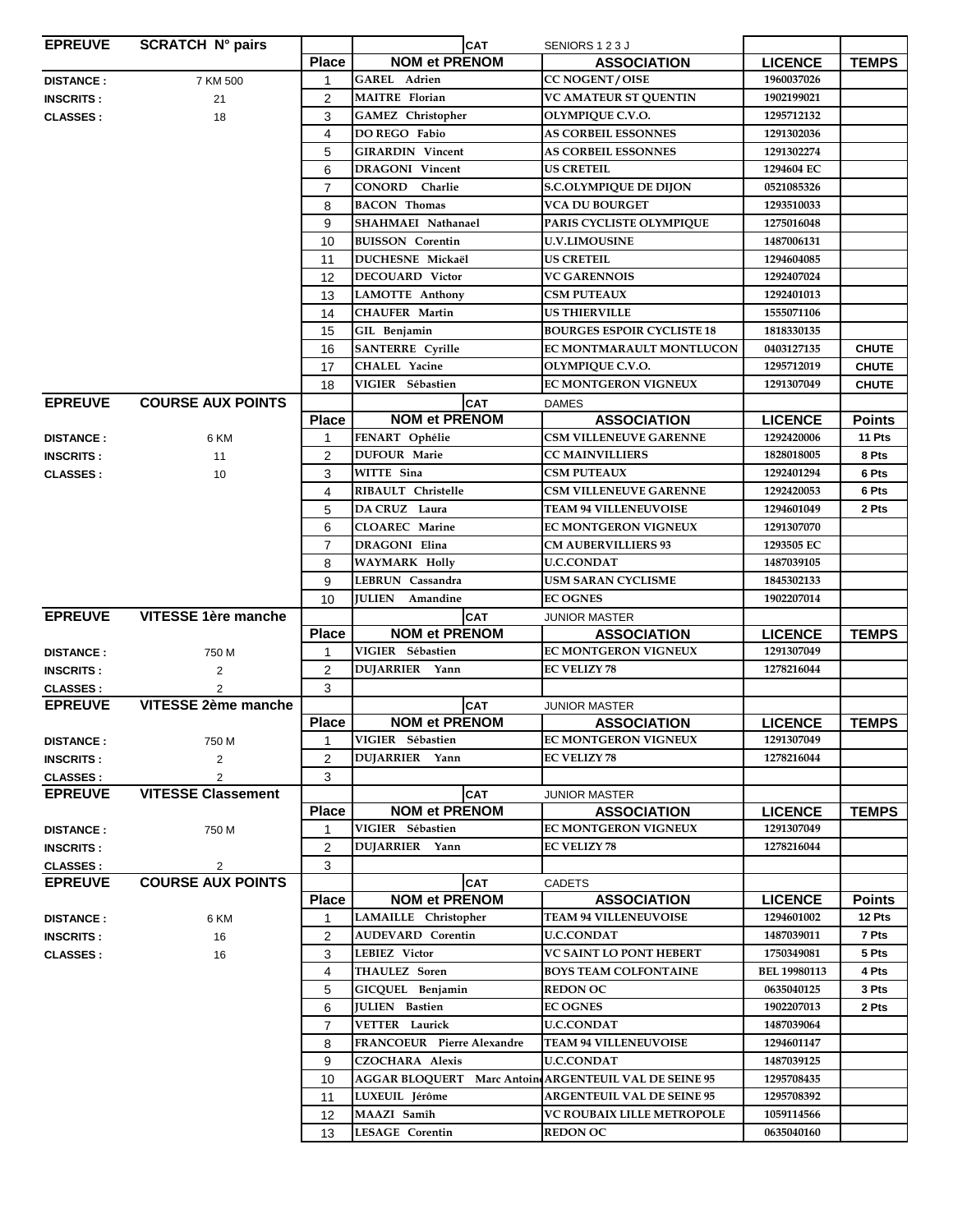|                  |                             | 14             | <b>CARRE</b> Matthieu                                 | <b>EC VELIZY 78</b>                                     | 1278216022                        |               |
|------------------|-----------------------------|----------------|-------------------------------------------------------|---------------------------------------------------------|-----------------------------------|---------------|
|                  |                             | 15             | <b>BOUGOUIN Charlez</b>                               | <b>REDON OC</b>                                         | 635040180                         |               |
|                  |                             | 16             | <b>GRONDIN</b> Guillaume                              | <b>TEAM 94 VILLENEUVOISE</b>                            | 1294601051                        |               |
| <b>EPREUVE</b>   | <b>COURSE AUX POINTS</b>    |                | <b>CAT</b>                                            | <b>CADETS</b>                                           |                                   |               |
|                  |                             | <b>Place</b>   | <b>NOM et PRENOM</b>                                  | <b>ASSOCIATION</b>                                      | <b>LICENCE</b>                    | <b>Points</b> |
| <b>DISTANCE:</b> | 6 KM                        | $\mathbf 1$    | <b>COOLSAET Ouentin</b>                               | PARISIS A.C. 95                                         | 1295714387                        | 8 Pts         |
| <b>INSCRITS:</b> | 16                          | 2              | <b>SELLIER</b> Valentin                               | PARISIS A.C. 95                                         | 1295714046                        | 5 Pts         |
| <b>CLASSES:</b>  | 16                          | 3              | DO REGO PEREIRA Miguel                                | <b>TEAM 94 VILLENEUVOISE</b>                            | 1294601071                        | 5 Pts         |
|                  |                             | 4              | LABREGERE Aurélien                                    | <b>USM GAGNY</b>                                        | 1293513144                        | 5 Pts         |
|                  |                             | 5              | LUXEUIL Quentin                                       | <b>ARGENTEUIL VAL DE SEINE 95</b>                       | 1295708060                        | 4 Pts         |
|                  |                             | 6              | TABELLION Valentin                                    | <b>USM SARAN CYCLISME</b>                               | 1845302055                        | 3 Pts         |
|                  |                             | $\overline{7}$ | <b>BRANDEBOURGER Aurélien</b>                         | <b>ARGENTEUIL VAL DE SEINE 95</b>                       | 1295708011                        | 1 Pt          |
|                  |                             | 8              | <b>FESNIERES</b> Maxime                               | <b>GUIDON CHALETTOIS</b>                                | 1845083 EC                        | 1 Pt          |
|                  |                             | 9              | ANASSE Rémi                                           | EC MONTGERON VIGNEUX                                    | 1291307 EC                        | 1 Pt          |
|                  |                             | 10             | <b>RUCHAUD Maxime</b>                                 | <b>U.C.CONDAT</b>                                       | 1487039007                        |               |
|                  |                             | 11             | LAJOUMARD Léo                                         | <b>U.C.CONDAT</b>                                       | 1487039230                        |               |
|                  |                             | 12             | <b>MALBOIS</b> Alexis                                 | <b>ARGENTEUIL VAL DE SEINE 95</b>                       | 1295708057                        |               |
|                  |                             | 13             | <b>LABROUVE Alexandre</b>                             | <b>US METRO TRANSPORTS</b>                              | 1275024004                        |               |
|                  |                             | 14             | <b>GUERIN</b> Mathis                                  | <b>REDON OC</b>                                         | 0635040151                        |               |
|                  |                             | 15             | LUIS Victor                                           | <b>US METRO TRANSPORTS</b>                              | 1275024029                        |               |
|                  |                             | 16             | <b>HASLIN Pierrick</b>                                | <b>EC VILLERS BRETONNEUX</b>                            | 1980212022                        |               |
| <b>EPREUVE</b>   | <b>CLASSEMENT C. POINTS</b> |                | <b>CAT</b>                                            | <b>CADETS</b>                                           |                                   |               |
|                  |                             | <b>Place</b>   | <b>NOM et PRENOM</b>                                  | <b>ASSOCIATION</b>                                      | <b>LICENCE</b>                    | <b>TEMPS</b>  |
| <b>DISTANCE:</b> | 6 KM                        | 1              | <b>COOLSAET Quentin</b>                               | PARISIS A.C. 95                                         | 1295714387                        |               |
| <b>INSCRITS:</b> | 35                          | $\overline{2}$ | <b>SELLIER</b> Valentin                               | PARISIS A.C. 95                                         | 1295714046                        |               |
| <b>CLASSES:</b>  | 32                          | 3              | DO REGO PEREIRA Miguel                                | <b>TEAM 94 VILLENEUVOISE</b>                            | 1294601071                        |               |
|                  |                             | $\overline{4}$ | LABREGERE Aurélien                                    | <b>USM GAGNY</b>                                        | 1293513144                        |               |
|                  |                             | 5              | LUXEUIL Quentin                                       | <b>ARGENTEUIL VAL DE SEINE 95</b>                       | 1295708060                        |               |
|                  |                             | 6              | TABELLION Valentin                                    | <b>USM SARAN CYCLISME</b>                               | 1845302055                        |               |
|                  |                             | $\overline{7}$ | <b>BRANDEBOURGER Aurélien</b>                         | <b>ARGENTEUIL VAL DE SEINE 95</b>                       | 1295708011                        |               |
|                  |                             | 8              | FESNIERES Maxime                                      | <b>GUIDON CHALETTOIS</b>                                | 1845083 EC                        |               |
|                  |                             | 9              | ANASSE Rémi                                           | <b>EC MONTGERON VIGNEUX</b>                             | 1291307 EC                        |               |
|                  |                             | 10             | RUCHAUD Maxime                                        | <b>U.C.CONDAT</b>                                       | 1487039007                        |               |
|                  |                             | 11             | LAJOUMARD Léo                                         | <b>U.C.CONDAT</b>                                       | 1487039230                        |               |
|                  |                             | 12             | MALBOIS Alexis                                        | <b>ARGENTEUIL VAL DE SEINE 95</b>                       | 1295708057                        |               |
|                  |                             | 13             | LABROUVE Alexandre                                    | <b>US METRO TRANSPORTS</b>                              | 1275024004                        |               |
|                  |                             | 14             | <b>GUERIN</b> Mathis                                  | <b>REDON OC</b>                                         | 0635040151                        |               |
|                  |                             | 15             | LUIS Victor                                           | <b>US METRO TRANSPORTS</b>                              | 1275024029                        |               |
|                  |                             | 16             | <b>HASLIN</b> Pierrick                                | EC VILLERS BRETONNEUX                                   | 1980212022                        |               |
|                  |                             | 17             | LAMAILLE Christopher                                  | <b>TEAM 94 VILLENEUVOISE</b>                            | 1294601002                        |               |
|                  |                             | 18             | <b>AUDEVARD</b> Corentin                              | <b>U.C.CONDAT</b>                                       | 1487039011                        |               |
|                  |                             | 19             | LEBIEZ Victor<br><b>THAULEZ</b> Soren                 | VC SAINT LO PONT HEBERT<br><b>BOYS TEAM COLFONTAINE</b> | 1750349081<br><b>BEL 19980113</b> |               |
|                  |                             | 20             |                                                       | <b>REDON OC</b>                                         | 0635040125                        |               |
|                  |                             | 21<br>22       | GICQUEL Benjamin<br>JULIEN Bastien                    | <b>EC OGNES</b>                                         | 1902207013                        |               |
|                  |                             | 23             | <b>VETTER</b> Laurick                                 | <b>U.C.CONDAT</b>                                       | 1487039064                        |               |
|                  |                             | 24             | FRANCOEUR Pierre Alexandre                            | <b>TEAM 94 VILLENEUVOISE</b>                            | 1294601147                        |               |
|                  |                             | 25             | <b>CZOCHARA Alexis</b>                                | <b>U.C.CONDAT</b>                                       | 1487039125                        |               |
|                  |                             | 26             | AGGAR BLOQUERT Marc Antoin ARGENTEUIL VAL DE SEINE 95 |                                                         | 1295708435                        |               |
|                  |                             | 27             | LUXEUIL Jérôme                                        | <b>ARGENTEUIL VAL DE SEINE 95</b>                       | 1295708392                        |               |
|                  |                             | 28             | MAAZI Samîh                                           | VC ROUBAIX LILLE METROPOLE                              | 1059114566                        |               |
|                  |                             | 29             | <b>LESAGE Corentin</b>                                | <b>REDON OC</b>                                         | 0635040160                        |               |
|                  |                             | 30             | <b>CARRE</b> Matthieu                                 | <b>EC VELIZY 78</b>                                     | 1278216022                        |               |
|                  |                             | 31             | <b>BOUGOUIN Charlez</b>                               | <b>REDON OC</b>                                         | 635040180                         |               |
|                  |                             | 32             | <b>GRONDIN</b> Guillaume                              | <b>TEAM 94 VILLENEUVOISE</b>                            | 1294601051                        |               |
|                  |                             |                |                                                       |                                                         |                                   |               |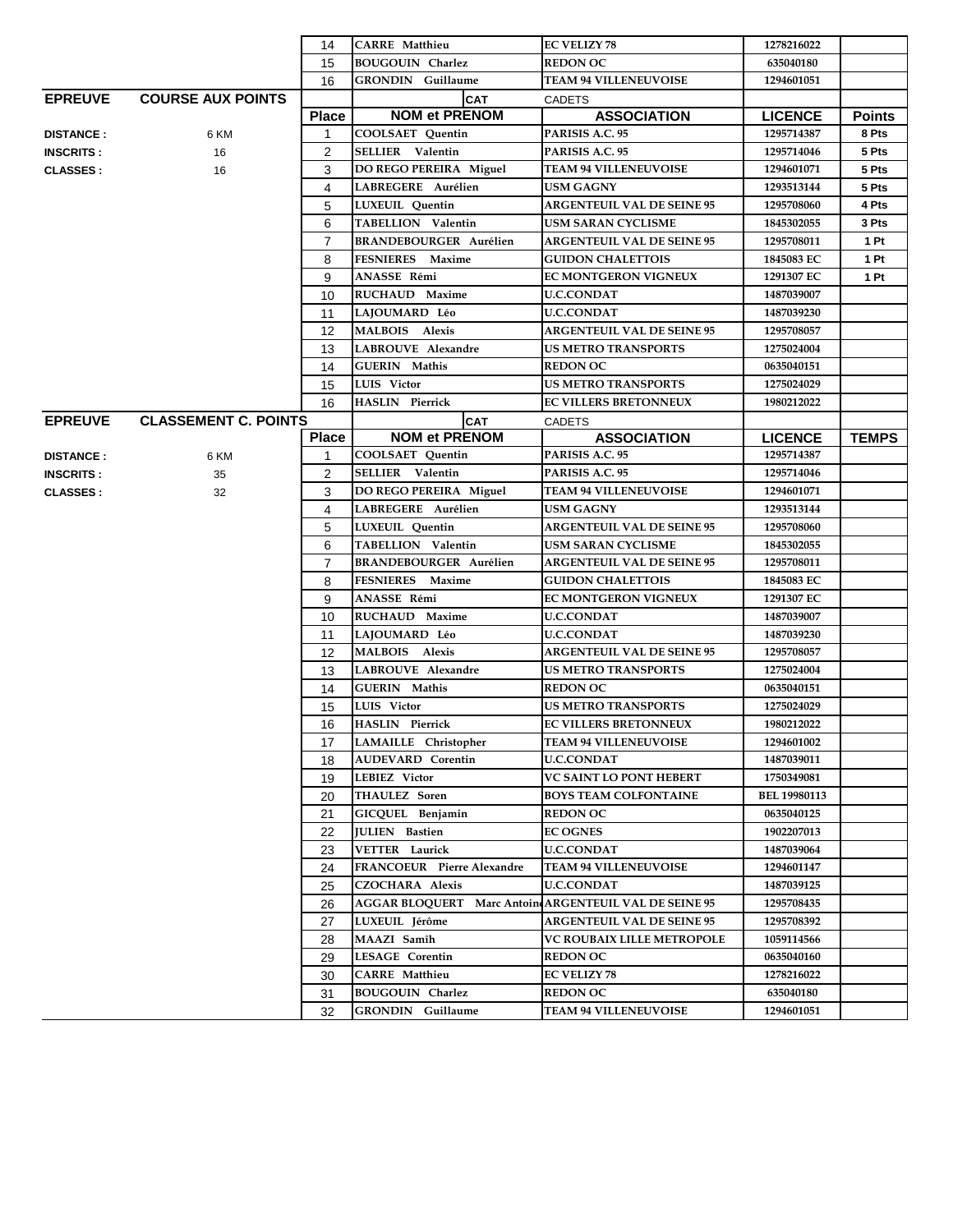| <b>EPREUVE</b>   | <b>COURSE AUX POINTS</b>    |                | <b>CAT</b>                | PASS CYCLISME                     |                |               |
|------------------|-----------------------------|----------------|---------------------------|-----------------------------------|----------------|---------------|
|                  |                             | <b>Place</b>   | <b>NOM et PRENOM</b>      | <b>ASSOCIATION</b>                | <b>LICENCE</b> | <b>Points</b> |
| <b>DISTANCE:</b> | 8 KM                        | 1              | <b>MAITRE</b> Fabrice     | <b>TEAM SPORT AMITIE 91</b>       | 1291342005     | 14 Pts        |
| <b>INSCRITS:</b> | 13                          | 2              | COLLET Jean-Michel        | <b>VC VETERANS PARISIENS</b>      | 1294610074     | 7 Pts         |
| <b>CLASSES:</b>  | 10                          | 3              | ROSARIO William           | <b>ARGENTEUIL VAL DE SEINE 95</b> | 1295708198     | 4 Pts         |
|                  |                             | 4              | <b>CSUKA Olivier</b>      | <b>CSM PUTEAUX</b>                | 1292401117     | 3 Pts         |
|                  |                             | 5              | <b>OUVRARD</b> Arthur     | PARIS CYCLISTE OLYMPIQUE          | 1275016100     | 3 Pts         |
|                  |                             | 6              | MARTTALA Carl             | <b>VC GARENNOIS</b>               | 1292407028     | 2 Pts         |
|                  |                             | $\overline{7}$ | <b>COINTEAUX Mickael</b>  | <b>CERCLE GAMBETTA ORLEANS</b>    | 1845303125     |               |
|                  |                             | 8              | <b>BARREAU Michel</b>     | <b>EC VELIZY 78</b>               | 1278216002     |               |
|                  |                             | 9              | PREVOST Renald            | PARIS CYCLISTE OLYMPIQUE          | 1275016217     | Abandon       |
|                  |                             | 10             | LEFRANCOIS Guillaume      | CC SACLAY                         | 1291324007     | Abandon       |
| <b>EPREUVE</b>   | <b>COURSE AUX POINTS</b>    |                | <b>CAT</b>                | PASS CYCLISME                     |                |               |
|                  |                             | <b>Place</b>   | <b>NOM et PRENOM</b>      | <b>ASSOCIATION</b>                | <b>LICENCE</b> | <b>Points</b> |
| <b>DISTANCE:</b> | 8 KM                        | 1              | <b>ANDERSON</b> Dominique | <b>EC VELIZY 78</b>               | 1278216073     | 30 Pts        |
| <b>INSCRITS:</b> | 14                          | $\overline{2}$ | <b>BONNEAU</b> Eric       | <b>EC VELIZY 78</b>               | 1278216037     | 28 Pts        |
| <b>CLASSES:</b>  | 14                          | 3              | LAUR Christophe           | <b>VC ETAMPES</b>                 | 1291311181     | 22 Pts        |
|                  |                             | 4              | MENARD Frédéric           | <b>US POIGNY RAMBOUILLET</b>      | 1278233029     | 20 Pts        |
|                  |                             | 5              | <b>FORLER Thierry</b>     | <b>AV THIAIS</b>                  | 1294627042     | 11 Pts        |
|                  |                             | 6              | <b>MARTIGNOLE</b> Eric    | PARIS CYCLISTE OLYMPIQUE          | 1275016064     | 5 Pts         |
|                  |                             | $\overline{7}$ | <b>LIGER</b> Laurent      | <b>ES STAINS</b>                  | 1293533010     | 4 Pts         |
|                  |                             | 8              | CHENAL Jean Marc          | <b>US THIERVILLE</b>              | 1555071191     | 3 Pts         |
|                  |                             | 9              | <b>BLANCA</b> Vincent     | PARIS CYCLISTE OLYMPIQUE          | 1275016086     | 1 Pt          |
|                  |                             | 10             | PEUVRIER Olivier          | <b>EC VELIZY 78</b>               | 1278216015     |               |
|                  |                             | 11             | THERY Sébastien           | ST DENIS HOTEL CYCLISME           | 1845278027     |               |
|                  |                             | 12             | VANVYNCKT Michel          | <b>EC MONTGERON VIGNEUX</b>       | 1291307289     |               |
|                  |                             | 13             | <b>VERNET Philippe</b>    | <b>US BOIS SAINT-DENIS</b>        | 1293532015     |               |
|                  |                             | 14             | COLLAS Sylvain            | US POIGNY RAMBOUILLET             | 1278233016     |               |
| <b>EPREUVE</b>   | <b>CLASSEMENT C. POINTS</b> |                | <b>CAT</b>                | <b>PASS CYCLISME</b>              |                |               |
|                  |                             | <b>Place</b>   | <b>NOM et PRENOM</b>      | <b>ASSOCIATION</b>                | <b>LICENCE</b> | <b>TEMPS</b>  |
| <b>DISTANCE:</b> | 8 KM                        | 1              | <b>ANDERSON</b> Dominique | <b>EC VELIZY 78</b>               | 1278216073     |               |
| <b>INSCRITS:</b> | 31                          | $\overline{2}$ | <b>BONNEAU</b> Eric       | <b>EC VELIZY 78</b>               | 1278216037     |               |
| <b>CLASSES:</b>  | 22                          | 3              | LAUR Christophe           | <b>VC ETAMPES</b>                 | 1291311181     |               |
|                  |                             | $\overline{4}$ | MENARD Frédéric           | US POIGNY RAMBOUILLET             | 1278233029     |               |
|                  |                             | 5              | <b>FORLER Thierry</b>     | <b>AV THIAIS</b>                  | 1294627042     |               |
|                  |                             | 6              | MARTIGNOLE Eric           | PARIS CYCLISTE OLYMPIQUE          | 1275016064     |               |
|                  |                             | $\overline{7}$ | LIGER Laurent             | <b>ES STAINS</b>                  | 1293533010     |               |
|                  |                             | 8              | <b>CHENAL</b> Jean Marc   | <b>US THIERVILLE</b>              | 1555071191     |               |
|                  |                             | 9              | <b>BLANCA</b> Vincent     | PARIS CYCLISTE OLYMPIQUE          | 1275016086     |               |
|                  |                             | 10             | PEUVRIER Olivier          | <b>EC VELIZY 78</b>               | 1278216015     |               |
|                  |                             | 11             | THERY Sébastien           | <b>ST DENIS HOTEL CYCLISME</b>    | 1845278027     |               |
|                  |                             | 12             | VANVYNCKT Michel          | <b>EC MONTGERON VIGNEUX</b>       | 1291307289     |               |
|                  |                             |                |                           |                                   |                |               |
|                  |                             | 13             | <b>VERNET Philippe</b>    | <b>US BOIS SAINT-DENIS</b>        | 1293532015     |               |
|                  |                             | 14             | COLLAS Sylvain            | US POIGNY RAMBOUILLET             | 1278233016     |               |
|                  |                             | 15             | <b>MAITRE</b> Fabrice     | <b>TEAM SPORT AMITIE 91</b>       | 1291342005     |               |
|                  |                             | 16             | COLLET Jean-Michel        | <b>VC VETERANS PARISIENS</b>      | 1294610074     |               |
|                  |                             | 17             | ROSARIO William           | <b>ARGENTEUIL VAL DE SEINE 95</b> | 1295708198     |               |
|                  |                             | 18             | <b>CSUKA Olivier</b>      | <b>CSM PUTEAUX</b>                | 1292401117     |               |
|                  |                             | 19             | <b>OUVRARD</b> Arthur     | PARIS CYCLISTE OLYMPIQUE          | 1275016100     |               |
|                  |                             | 20             | MARTTALA Carl             | <b>VC GARENNOIS</b>               | 1292407028     |               |
|                  |                             | 21             | <b>COINTEAUX Mickael</b>  | <b>CERCLE GAMBETTA ORLEANS</b>    | 1845303125     |               |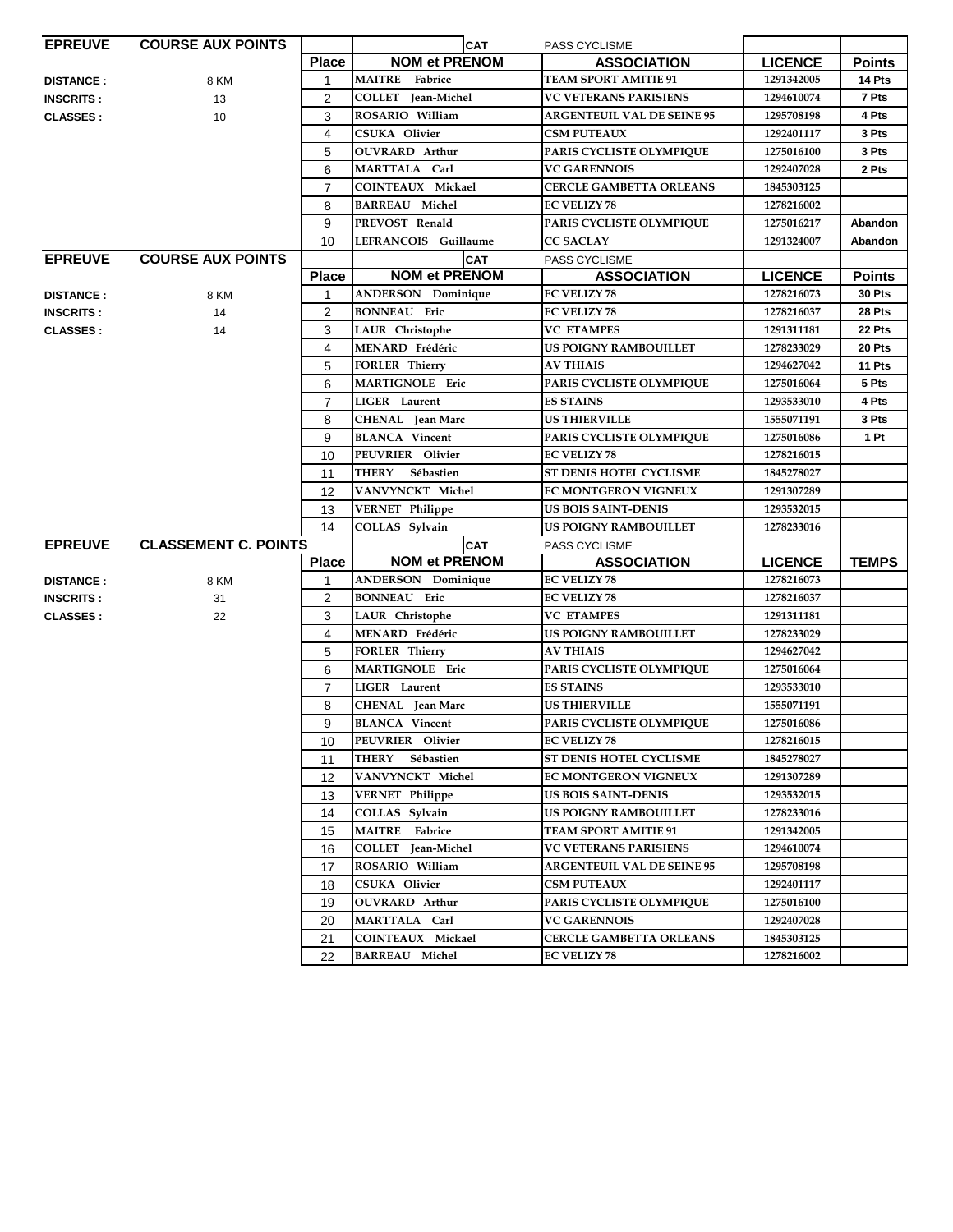| <b>EPREUVE</b>   | <b>COURSE AUX POINTS</b>    |                | <b>CAT</b>                                    | SENIORS 123J                                        |                          |               |
|------------------|-----------------------------|----------------|-----------------------------------------------|-----------------------------------------------------|--------------------------|---------------|
|                  |                             | <b>Place</b>   | <b>NOM et PRENOM</b>                          | <b>ASSOCIATION</b>                                  | <b>LICENCE</b>           | <b>Points</b> |
| <b>DISTANCE:</b> | 8 KM                        | $\mathbf 1$    | <b>COPPONI</b> Thomas                         | VC SAINT ANTOINE/GAVOTTE                            | 2113164267               | 12 Pts        |
| <b>INSCRITS:</b> | 20                          | $\overline{2}$ | <b>BOULESTEIX</b> Ludwig                      | <b>U.C. BRIVISTE</b>                                | 1419011012               | 8 Pts         |
| <b>CLASSES:</b>  | 19                          | 3              | GOYAUD Stéphane                               | EC ORVAL ST AMAND                                   | 1818347010               | 7 Pts         |
|                  |                             | 4              | GIL Benjamin                                  | <b>BOURGES ESPOIR CYCLISTE 18</b>                   | 1818330135               | 5 Pts         |
|                  |                             | 5              | DUCHESNE Mickaël                              | <b>US CRETEIL</b>                                   | 1294604085               | 5 Pts         |
|                  |                             | 6              | <b>HOUSSIN</b><br>Clément                     | <b>REDON OC</b>                                     | 0635040199               | 5 Pts         |
|                  |                             | 7              | VIGIER Sébastien                              | <b>EC MONTGERON VIGNEUX</b>                         | 1291307049               | 3 Pts         |
|                  |                             | 8              | <b>TAHIR Zinedine</b>                         | <b>LES BLEUS DE FRANCE</b>                          | 1292402023               | 2 Pts         |
|                  |                             | 9              | DAUPHIN Mathieu                               | <b>VC PHITHIVIERS</b>                               | 1845079137               | 1 Pt          |
|                  |                             |                | THOMAS Philippe                               | <b>CSM PUTEAUX</b>                                  | 1292401061               |               |
|                  |                             | 10             | <b>CHAUFER Martin</b>                         | <b>US THIERVILLE</b>                                | 1555071106               |               |
|                  |                             | 11             |                                               |                                                     |                          |               |
|                  |                             | 12             | MACHADO Jonathan                              | PARIS CYCLISTE OLYMPIQUE                            | 1275016003               |               |
|                  |                             | 13             | <b>CHALEL Yacine</b><br><b>DOHMERS</b> Torkel | <b>OLYMPIQUE C.V.O.</b><br>PARIS CYCLISTE OLYMPIQUE | 1295712019<br>1275016057 |               |
|                  |                             | 14<br>15       | <b>LAMOTTE Anthony</b>                        | <b>CSM PUTEAUX</b>                                  | 1292401013               |               |
|                  |                             | 16             | <b>SANTERRE</b> Cyrille                       | EC MONTMARAULT MONTLUCON                            | 0403127135               |               |
|                  |                             | 17             | <b>DECOUARD Victor</b>                        | <b>VC GARENNOIS</b>                                 | 1292407024               |               |
|                  |                             |                | <b>DERNE</b> Florian                          | <b>VELO GRIFFON MEYZIEU</b>                         | 2469046119               |               |
|                  |                             | 18<br>19       | <b>MATHIEU Thibaut</b>                        | <b>U.C.CONDAT</b>                                   | 1487039277               |               |
| <b>EPREUVE</b>   | <b>COURSE AUX POINTS</b>    |                | <b>CAT</b>                                    | SENIORS 1 2 3 J                                     |                          |               |
|                  |                             | <b>Place</b>   | <b>NOM et PRENOM</b>                          | <b>ASSOCIATION</b>                                  | <b>LICENCE</b>           | <b>Points</b> |
| <b>DISTANCE:</b> | <b>12 KM</b>                | 1              | <b>MAITRE</b> Florian                         | <b>VC AMATEUR ST QUENTIN</b>                        | 1902199021               | 19 Pts        |
| <b>INSCRITS:</b> | 21                          | $\overline{c}$ | DO REGO Fabio                                 | <b>AS CORBEIL ESSONNES</b>                          | 1291302036               | 15 Pts        |
| <b>CLASSES:</b>  | 20                          | 3              | <b>MAITRE Cyril</b>                           | <b>TEAM PELTRAX - CSD</b>                           | 1277115044               | 7 Pts         |
|                  |                             | 4              | <b>CLERE</b> Emilien                          | <b>GUIDON CHALETTOIS</b>                            | 1845083174               | 5 Pts         |
|                  |                             | 5              | <b>LEGON Louis</b>                            | PEDALE MADELEINOISE 59                              | 1059074028               | 5 Pts         |
|                  |                             | 6              | <b>GIRARDIN Vincent</b>                       | <b>AS CORBEIL ESSONNES</b>                          | 1291302274               | 5 Pts         |
|                  |                             | $\overline{7}$ | SAILLARD Cyrille                              | <b>EC ARMEE DE TERRE</b>                            | 1278218006               | 3 Pts         |
|                  |                             | 8              | <b>GAMEZ</b> Christopher                      | OLYMPIQUE C.V.O.                                    | 1295712132               | 2 Pts         |
|                  |                             | 9              | GAREL Adrien                                  | <b>CC NOGENT/OISE</b>                               | 1960037026               | 2 Pts         |
|                  |                             | 10             | <b>BUISSON</b> Corentin                       | <b>U.V.LIMOUSINE</b>                                | 1487006131               |               |
|                  |                             | 11             | DURUY Olivier                                 | <b>ARGENTEUIL VAL DE SEINE 95</b>                   | 1295708110               |               |
|                  |                             | 12             | MILLASSEAU Guilaume                           | <b>ARGENTEUIL VAL DE SEINE 95</b>                   | 1295708085               |               |
|                  |                             | 13             | <b>BACON</b> Thomas                           | <b>VCA DU BOURGET</b>                               | 1293510033               |               |
|                  |                             | 14             | LEBLOND Victor                                | <b>AS CORBEIL ESSONNES</b>                          | 1291302335               |               |
|                  |                             | 15             | <b>DRAGONI</b> Vincent                        | US CRETEIL                                          | 1294604 EC               |               |
|                  |                             | 16             | LANDERNEAU Melvin                             | <b>TEAM 94 VILLENEUVOISE</b>                        | 1294601066               |               |
|                  |                             | 17             | LEPAIN Sébastien                              | <b>VC GARENNOIS</b>                                 | 1292407025               |               |
|                  |                             | 18             | SHAHMAEI Nathanael                            | PARIS CYCLISTE OLYMPIQUE                            | 1275016048               |               |
|                  |                             | 19             | RIEBEL Matthieu                               | <b>EC MONTGERON VIGNEUX</b>                         | 1291307112               | Abandon       |
|                  |                             | 20             | CONORD Charlie                                | <b>S.C.OLYMPIOUE DE DIJON</b>                       | 0521085326               | Abandon       |
| <b>EPREUVE</b>   | <b>CLASSEMENT C. POINTS</b> |                | <b>CAT</b>                                    | SENIORS 123J                                        |                          |               |
|                  |                             | <b>Place</b>   | <b>NOM et PRENOM</b>                          | <b>ASSOCIATION</b>                                  | <b>LICENCE</b>           | <b>TEMPS</b>  |
| <b>DISTANCE:</b> | 12 KM                       | 1              | <b>MAITRE</b> Florian                         | VC AMATEUR ST QUENTIN                               | 1902199021               |               |
| <b>INSCRITS:</b> | 41                          | $\overline{2}$ | DO REGO Fabio                                 | <b>AS CORBEIL ESSONNES</b>                          | 1291302036               |               |
| <b>CLASSES:</b>  | 37                          | 3              | <b>MAITRE Cyril</b>                           | <b>TEAM PELTRAX - CSD</b>                           | 1277115044               |               |
|                  |                             | 4              | <b>CLERE</b> Emilien                          | <b>GUIDON CHALETTOIS</b>                            | 1845083174               |               |
|                  |                             | 5              | <b>LEGON Louis</b>                            | <b>PEDALE MADELEINOISE 59</b>                       | 1059074028               |               |
|                  |                             | 6              | <b>GIRARDIN Vincent</b>                       | <b>AS CORBEIL ESSONNES</b>                          | 1291302274               |               |
|                  |                             | $\overline{7}$ | SAILLARD Cyrille<br><b>GAMEZ</b> Christopher  | <b>EC ARMEE DE TERRE</b>                            | 1278218006<br>1295712132 |               |
|                  |                             | 8<br>9         | GAREL Adrien                                  | OLYMPIQUE C.V.O.<br><b>CC NOGENT/OISE</b>           | 1960037026               |               |
|                  |                             | 10             | <b>BUISSON</b> Corentin                       | <b>U.V.LIMOUSINE</b>                                | 1487006131               |               |
|                  |                             | 11             | <b>DURUY</b> Olivier                          | <b>ARGENTEUIL VAL DE SEINE 95</b>                   | 1295708110               |               |
|                  |                             | 12             | MILLASSEAU Guilaume                           | <b>ARGENTEUIL VAL DE SEINE 95</b>                   | 1295708085               |               |
|                  |                             | 13             | <b>BACON Thomas</b>                           | VCA DU BOURGET                                      | 1293510033               |               |
|                  |                             | 14             | LEBLOND Victor                                | <b>AS CORBEIL ESSONNES</b>                          | 1291302335               |               |
|                  |                             | 15             | <b>DRAGONI</b> Vincent                        | <b>US CRETEIL</b>                                   | 1294604 EC               |               |
|                  |                             | 16             | LANDERNEAU Melvin                             | <b>TEAM 94 VILLENEUVOISE</b>                        | 1294601066               |               |
|                  |                             | 17             | LEPAIN Sébastien                              | <b>VC GARENNOIS</b>                                 | 1292407025               |               |